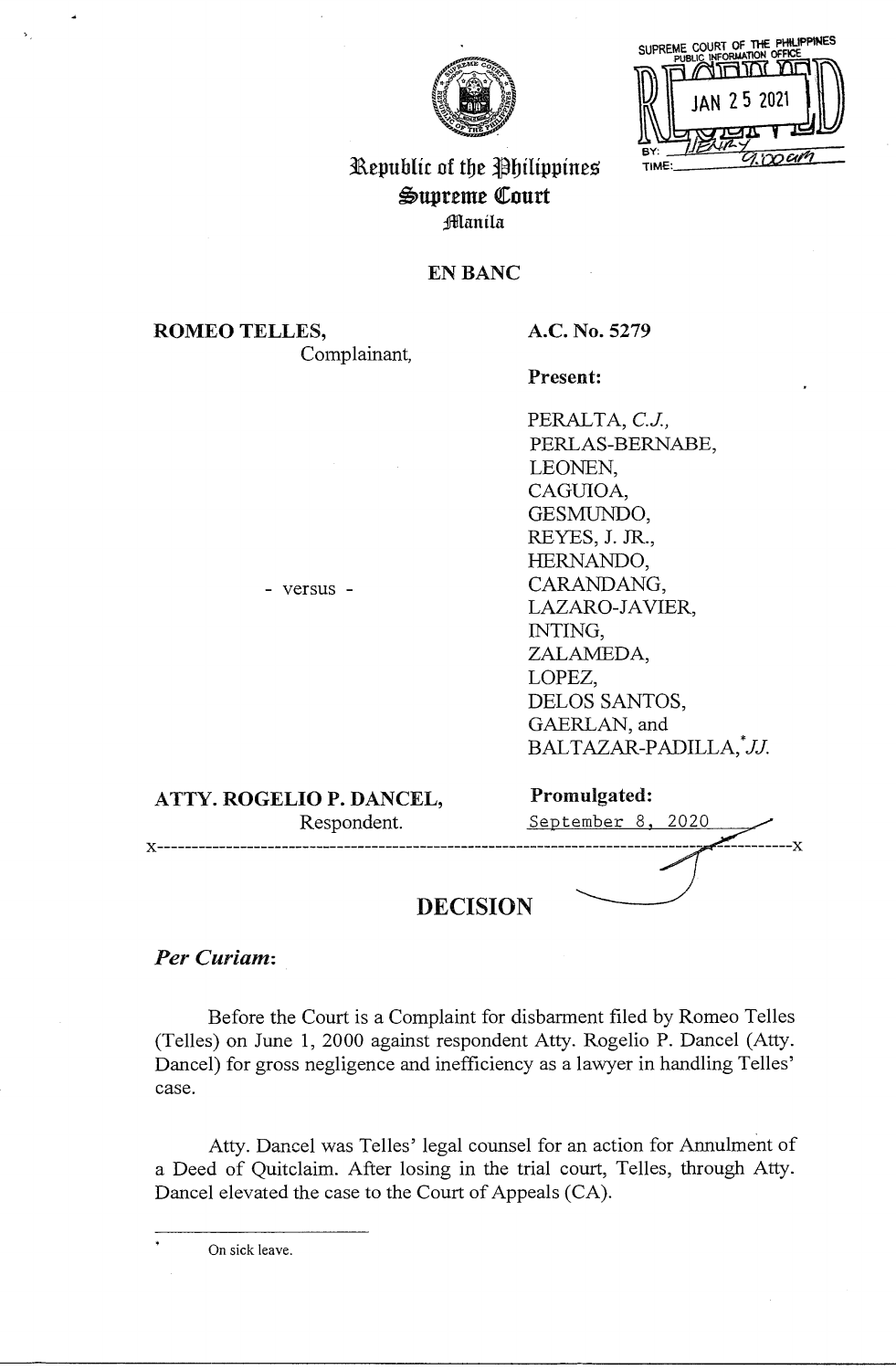$\int$ 

Atty. Dancel filed four motions for extension of time to file appellant's brief, dated August 30, 1999, September 29, 1999, October 15, 1999 and October 29, 1999. Despite the grant of all motions for extension, for a total of 75 days, Atty. Dancel still failed to file the required appellant's brief. Thus, the CA eventually dismissed Telles' appeal. Atty. Dancel also did not inform Telles of the dismissal of the appeal, nor did he offer any explanation for his failure to file the appellant's brief. Telles only learned of the dismissal of his appeal through acquaintances. Telles eventually engaged the services of another lawyer.

Telles also discovered that the trial court denied his Formal Offer of Evidence for having been filed out of time. Atty. Dancel filed the said pleading 88 days after the given period.<sup>1</sup>

On August 2, 2000, the Court required Atty. Dancel to file his Comment to Telles' Complaint. $^2$ 

Atty. Dancel did not comply. Thus, the Court, on August 21,  $2000<sup>3</sup>$ required Atty. Dancel to show cause why he should not be disciplinarily dealt with for such failure.<sup>4</sup> To this, Atty. Dancel filed a Motion for Extension of Time to File Answer dated September 11, 2000.<sup>5</sup> This was followed by a Motion for Extension of 15 days to File Answer dated October 11, 2000<sup>6</sup> and another such motion dated October 26, 2000.<sup>7</sup> On November 29, 2000, the Court granted Atty. Dancel's motions. <sup>8</sup>

On August 21, 2002, the Court issued a show cause order to Atty. Dancel, asking him to explain why he should not be disciplinarily dealt with for failure to file the required comment.<sup>9</sup>

On July 14, 2003, the Court resolved to impose on Atty. Dancel a fine of  $\overline{P}1,000.00$  or to suffer imprisonment of 10 days in case he fails to pay, and ordered him to file the required comment, within 10 days from notice.<sup>10</sup>

Still, Atty. Dancel did not comply.

- 8 Id, at 31.
- 9 Jd. at 33. Id. at 34\_
- 10 Id. at 35.

 $\,$   $\,$   $\,$ *Rollo,* p. 92.

 $\,2$ Id. at 21.  $\overline{\mathbf{3}}$ 

The Minute Resolution attached in the *rollo* was dated August 21, 2002.

<sup>4</sup>  *Rollo,* p. 24.

*<sup>5</sup>*  Id. at 28.

<sup>6</sup>  7 Id. at 29.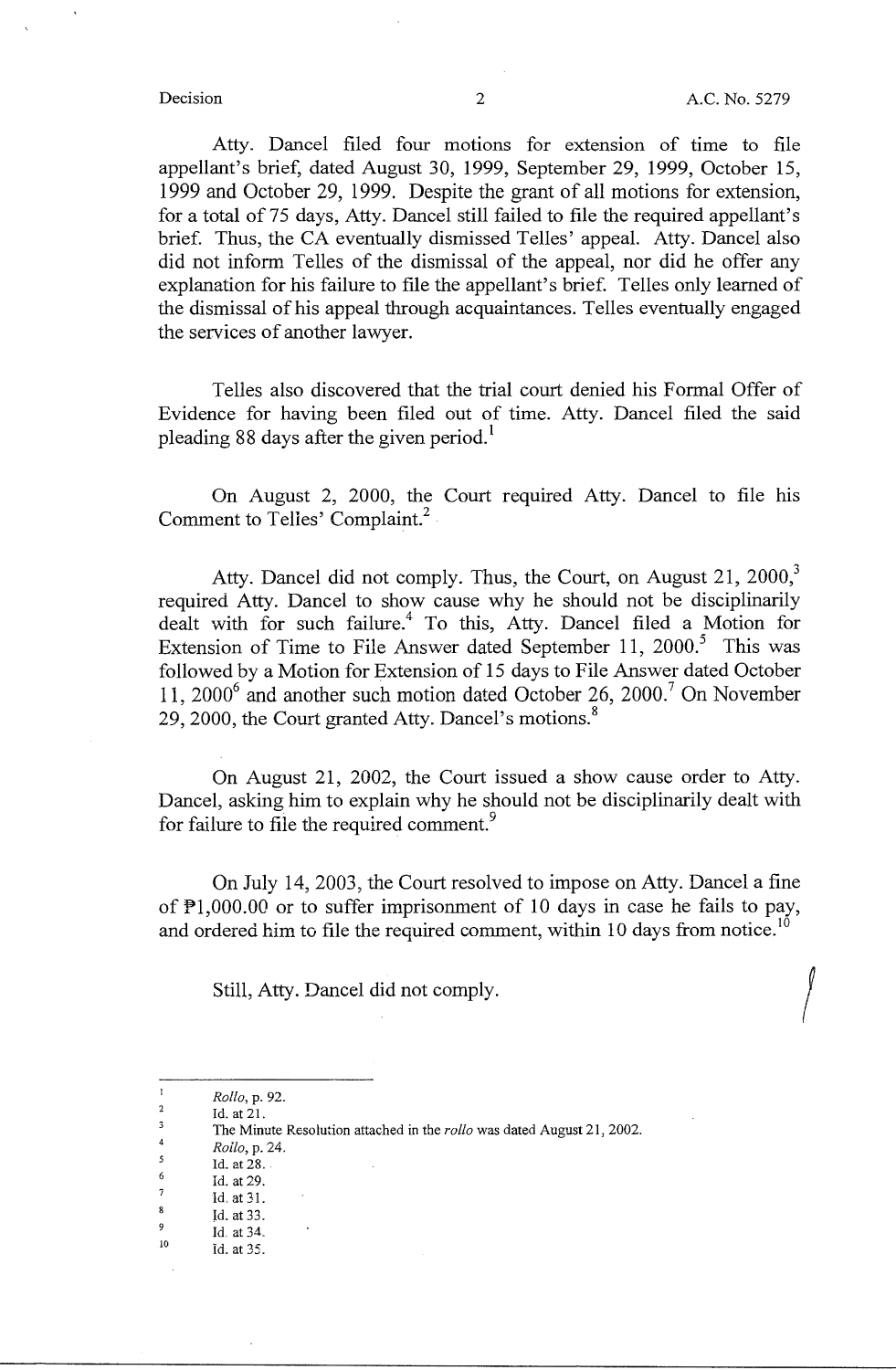$\int$ 

Ori July 19, 2006, the Court resolved to impose upon him a fine of  $\mathbb{P}2,000.00$  and reiterate the order for him to file his comment.<sup>11</sup>

On August 17, 2006, Atty. Dancel filed a Motion for Reconsideration stating that it was his first time to know that an administrative case was filed against him by Telles, and that he has not received a copy of the Court's Resolution dated July 14, 2003, since his secretary misplaced the same. He prayed that he be given the chance to submit the required explanation and **<sup>12</sup>**comment.

The Court, on November 29, 2006, granted Atty. Dancel's request that he be furnished with copies of the complaint and the Resolution dated July  $14, 2003.<sup>13</sup>$ 

Still, Atty. Dancel did not comply with the Court's Orders.

On April 20, 2009, the Court directed the National Bureau of Investigation to arrest and detain him, and directed Atty. Dancel to pay the fine of  $\mathbb{P}3,000.00$  and file the required Comment.<sup>14</sup>

On August 10, 2009, the Court noted Atty. Dancel's payment of the **P**3,000.00 fine.<sup>15</sup>

On November 19, 2014, the Court required Atty. Dancel to comply with the Resolution dated August 2, 2000 requiring him to comment on the complaint under pain of a more severe sanction, within 10 days from notice.<sup>16</sup>

Finaily, on October 15, 2015, Atty. Dancel filed his one-page Comment stating that:

2. Briefly, respondent tried his very best in presenting evidence for the defendants in Civil Case No. U-5840. Unfortunately, after the presentation of evidence by the defendants, respondent became seriously ill due to diabetes. He could not anymore handle his cases properly at the time. The defendants, particularly the brother of complainant Manolito Teiles [sic].

3. At any rate, during the pendency of the appeal in said case, the parties arrived at a compromise agreement, wherein the defendants were

**11 12 13 14 15**  16 Id. at 41-42. Id. at 43-44. Id. at 47-48. Id. at 50, Id. at 59. Id. at 64.

 $\sim$   $\times$   $\times$   $\times$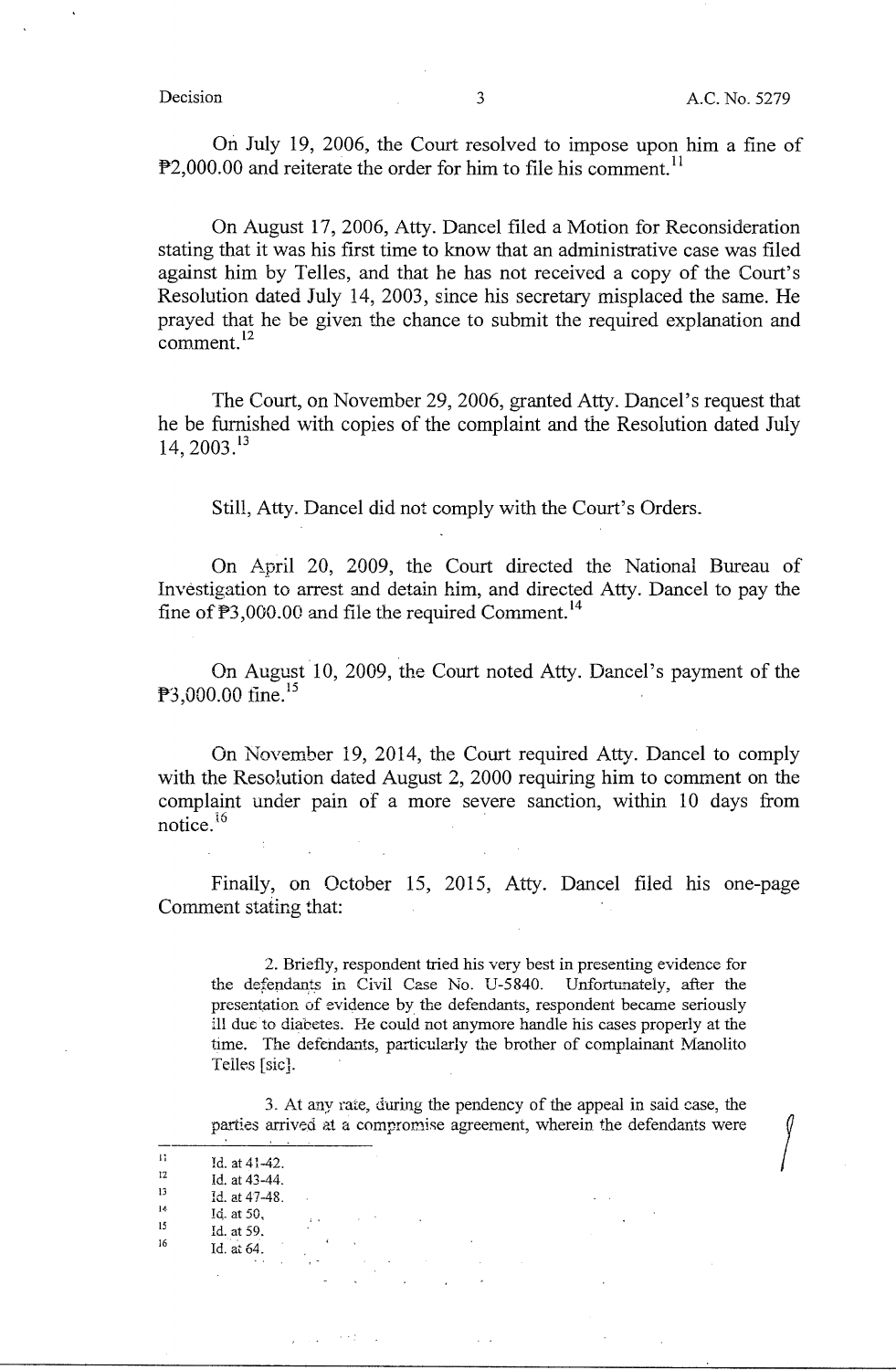$\int$ 

paid by the prospective buyer  $[$   $]$ 5,000,000.00 for and in consideration of the subject property."<sup>17</sup>

In the meantime, Atty. Dancel submitted to the Court a copy of the Certificate of Death of Telles showing that the latter died on August 10, 2000, shortly after filing the instant complaint. Atty. Dancel claims that Telles failed to substantiate the complaint against him.<sup>18</sup>

On June 18, 2018, the Court referred the instant case to the Office of the Bar Confidant (OBC) for investigation, report and recommendation.<sup>19</sup>

> ! i

I I

On April 30, 2018, Atty. Dancel sent  $\frac{1}{4}$  letter requesting for an early resolution of the case.<sup>20</sup>  $20$ 

### **OBC's Report and Recommendation**

On April 22, 2019, the OBC submitted its Report and Recommendation:

WHEREFORE, premises considered, for violating [Canon] 11 and [Rules] 12.03 and 18.03 of the Code of Professional Responsibility, it is respectfully recommended that respondent Atty. Rogelio P. Dancel be SUSPENDED from the practice of law for three (3) years, with a stem warning that a repetition of the same or similar acts shall be dealt with more severely.<sup>21</sup>

The OBC noted that Atty. Dancel has ultimately the propensity of filing motions for extension of time to file pleadings, and not filing the same, in violation of Rule 12.03, Canon 12 in connection with Rule 18.03, Canon 18 of the Code of Professional Responsibility. His explanation that it was his diabetes that prevented him from filing Telles' appeal brief did not convince the OBC as it noted that the appellate court gave him a total of 75 days within which to file his pleading. He also did not attach any documentary evidence to support his allegation that he was afflicted with said ailment.

The OBC further held that Telles' death did not absolve Atty. Dancel from administrative liability. Not only was there sufficient documentary proof of Atty. Dancel's negligence, there is also a need to discipline him if only to set an example for other lawyers.

**<sup>21</sup>**Id. at 95.

 $17$  Id. at 71.

 $\frac{18}{19}$  Id. at 84-86.

 $19$  Id. at 88.<br>  $20$  Id. at 90.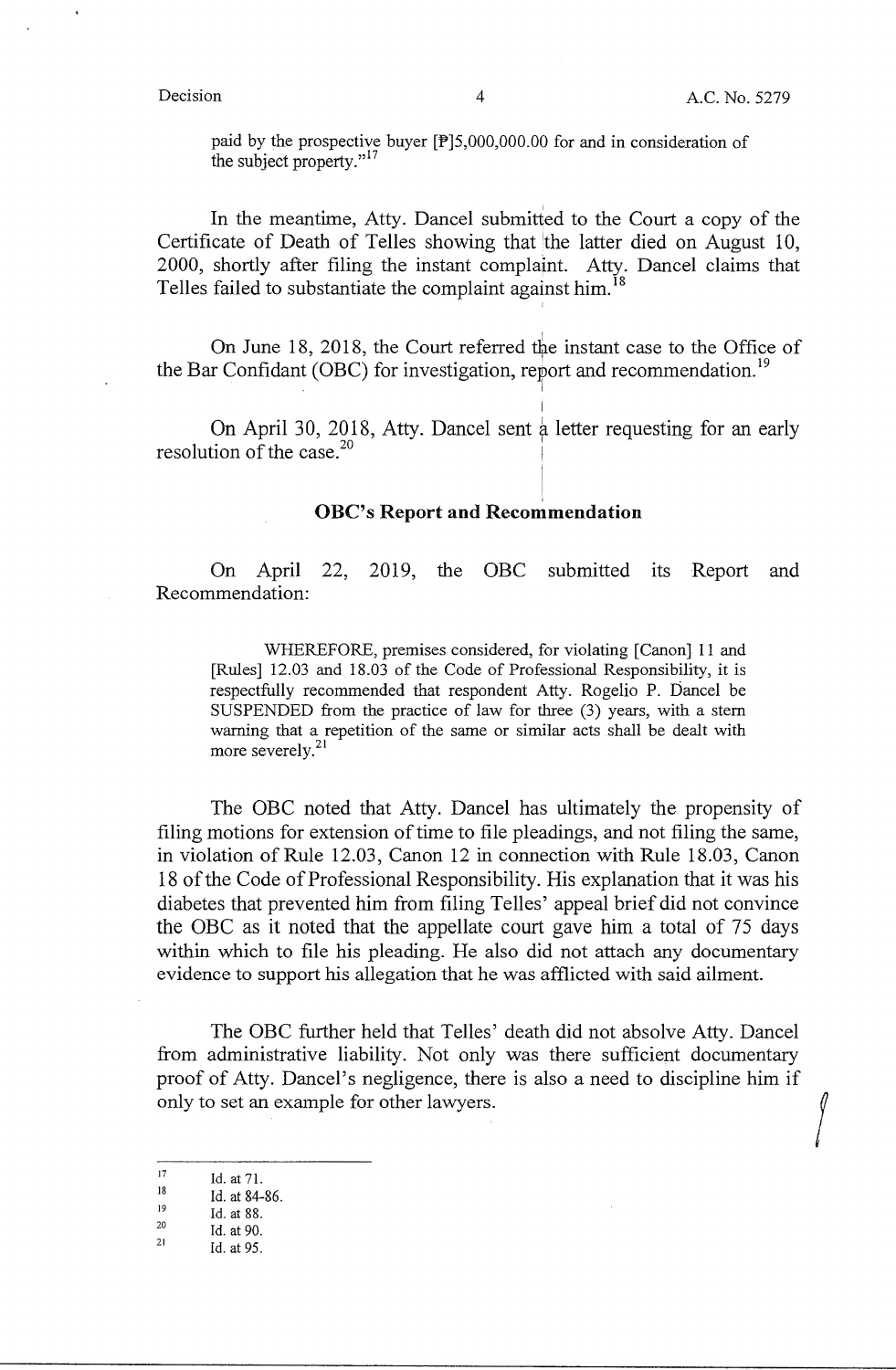Finally, the OBC stated that not only was Atty. Dancel negligent in handling his client's case, he also blatantly disregarded the lawful orders of the Court, taking him 15 years to comply with the order for him to file a Comment. 22

### **The Court's Ruling**

We agree with the findings of the OBC. However, we find that a stiffer penalty is in order.

The duties of a lawyer may be classified into four general categories. The duties he owes to the court, to the public, to the bar, and to his client. A transgression by a lawyer of any of his duties makes him administratively liable and subject to the Court's disciplinary authority.<sup>23</sup>

Here, the duties transgressed by Atty. Dancel fall under the duties to his client and to the Court. As correctly observed by the OBC, Atty. Dancel has the propensity for filing motions for extension of time to file pleadings and failing to file the same.

When a lawyer is engaged to represent a client in a case, he bears the responsibility of protecting the latter's interest with utmost diligence. His failure to file a brief for his client amounts to inexcusable negligence. It is a serious lapse in the duty owed by him to his client, as well as to the Court not to delay litigation and to aid in the speedy administration of justice.<sup>24</sup>

Atty. Dancel, in failing to file the appellant's brief on behalf of his client, had clearly fallen short of his duties as counsel as set forth in Canon 12 of the Code of Professional Responsibility.<sup>25</sup> According to said Canon, a lawyer shall exert every effort and consider it his duty to assist in the speedy and efficient administration of justice. Rule 12.03 in particular states that a "lawyer shall not, after obtaining extensions of time to file pleadings, memoranda or briefs, let the period lapse without submitting the same or offering an explanation for his failure to do so."

Canon 18 further exhorts lawyers to serve their clients with competence and diligence. They shall not neglect legal matters entrusted to them and shall keep their clients informed of the status of their cases.<sup>26</sup> them and shall keep their clients informed of the status of their cases.<sup>26</sup>

<sup>22</sup>  Id. at 93-94.

<sup>23</sup>  *Enriquez v. Lavadia, Jr., 760 Phil. 1, 9 (2015).* 

<sup>24</sup>  *Figueras v. Jimenez,* 729 Phil. 101, 108 (2014).

<sup>25</sup>  Id at 107.

<sup>26</sup>  Code of Professional Responsibility, Rules 18.03 and 18.04.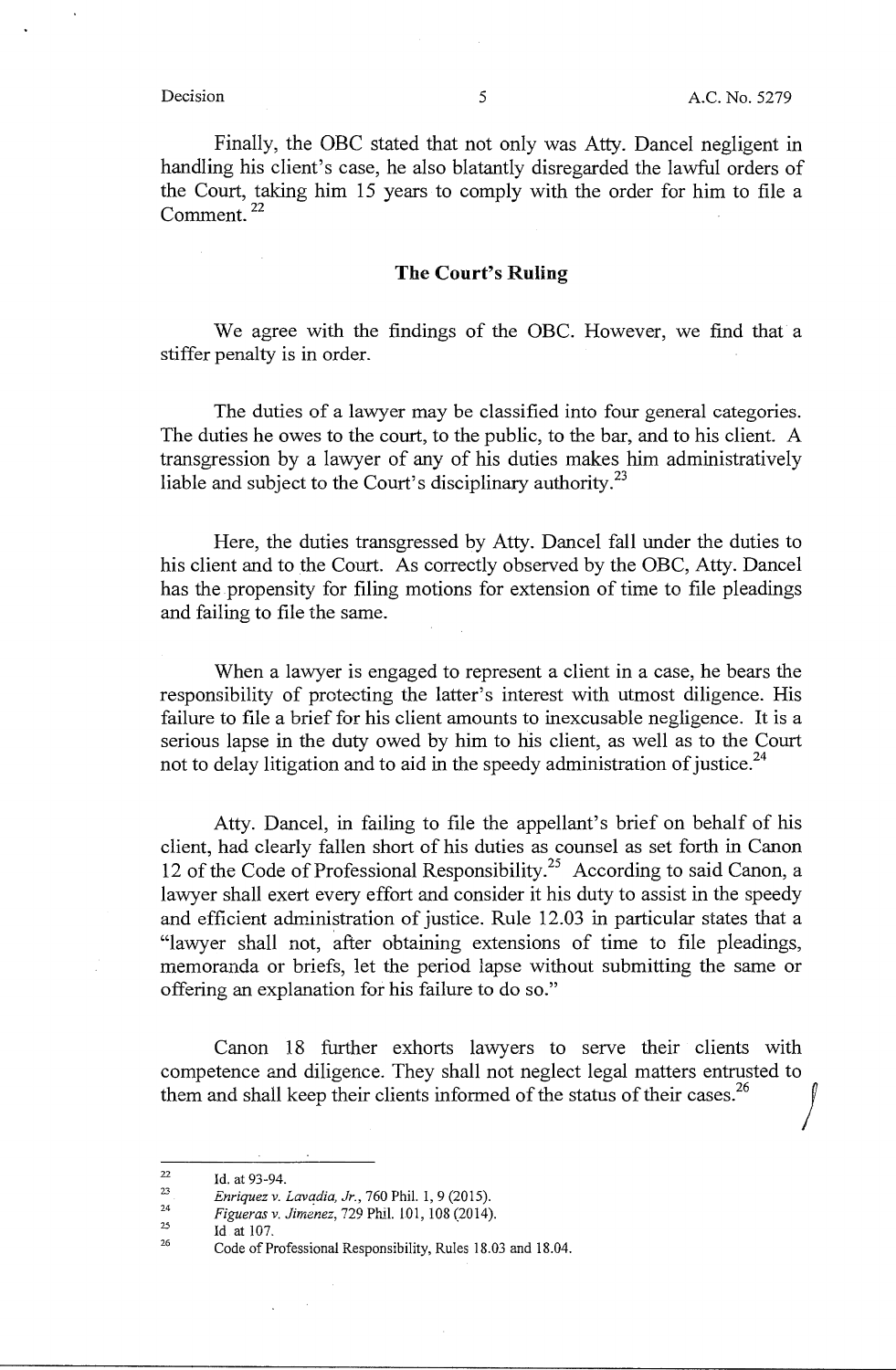Atty. Dancel was also duty-bound to inform Telles of the dismissal of their appeal before the CA following Rule 18.04, Canon 18 of the Code of Professional Responsibility which requires that a lawyer shall keep the client informed of the status of his case.

Atty. Dancel did not controvert Telles' allegation that he failed to file the appellant's brief before the CA and that he never informed Telles of the dismissal of their appeal as a result thereof. He also did not refute Telles' claim that he failed to timely file the Formal Offer of Evidence before the trial court. The only explanation Atty. Dancel gave was that he became "seriously ill. due to diabetes [ and] [h ]e could not anymore handle his cases properly at the time."

Apart from his bare assertion, however, Atty. Dancel did not present any document to substantiate his claim that he was gravely ill during the period in question. We, therefore, find such excuse flimsy and undeserving of any consideration. If he were truly incapable of properly handling his cases due to his physical condition, he should have excused himself from his client's case. Instead, he even took on filing an appellant's brief before the CA, when he already neglected filing a Formal Offer of Evidence before the trial court.

Even so, both the trial court and the CA gave him several extensions that would have enabled him to prepare and submit the required pleadings, if he were truly keen in honoring his duty to his client and to the court. A motion for extension of time to file an appellant's brief carries with it the presumption that the lawyer will file the same within the period granted.<sup>27</sup> But Atty. Dancel did not do so. Instead, Atty. Dancel continued to display his obstinate proclivity to shun orders of compliance, even from this Court.

As a member of the legal profession, Atty. Dancel owes his client entire devotion to the latter's genuine interest, and warm zeal in the maintenance and defense of his rights. As an attorney, he is expected to exert his best efforts and ability to preserve his client's cause, for the unwavering loyalty displayed to his client, likewise, served the ends of justice.<sup>28</sup>

As a lawyer, he is required to observe and maintain due respect to the Court and its judicial officers. Atty. Dancel's cavalier attitude in repeatedly ignoring the orders of the Court constitutes utter disrespect to the institution. His conduct indicates a high degree of irresponsibility. The Court's resolutions are not to be construed as mere requests, nor should they be complied with partially, inadequately or selectively. Atty. Dancel's obstinate refusal to comply with the Court's orders not only shows his *lo* 

<sup>27</sup>*See Abay v. Montesino,* 462 Phil 496, 505 (2003).

**<sup>28</sup>***Cabuello v. Talaboc,* A.C. No. 10532, November 7, 2017, 844 SCRA 90, 107-108.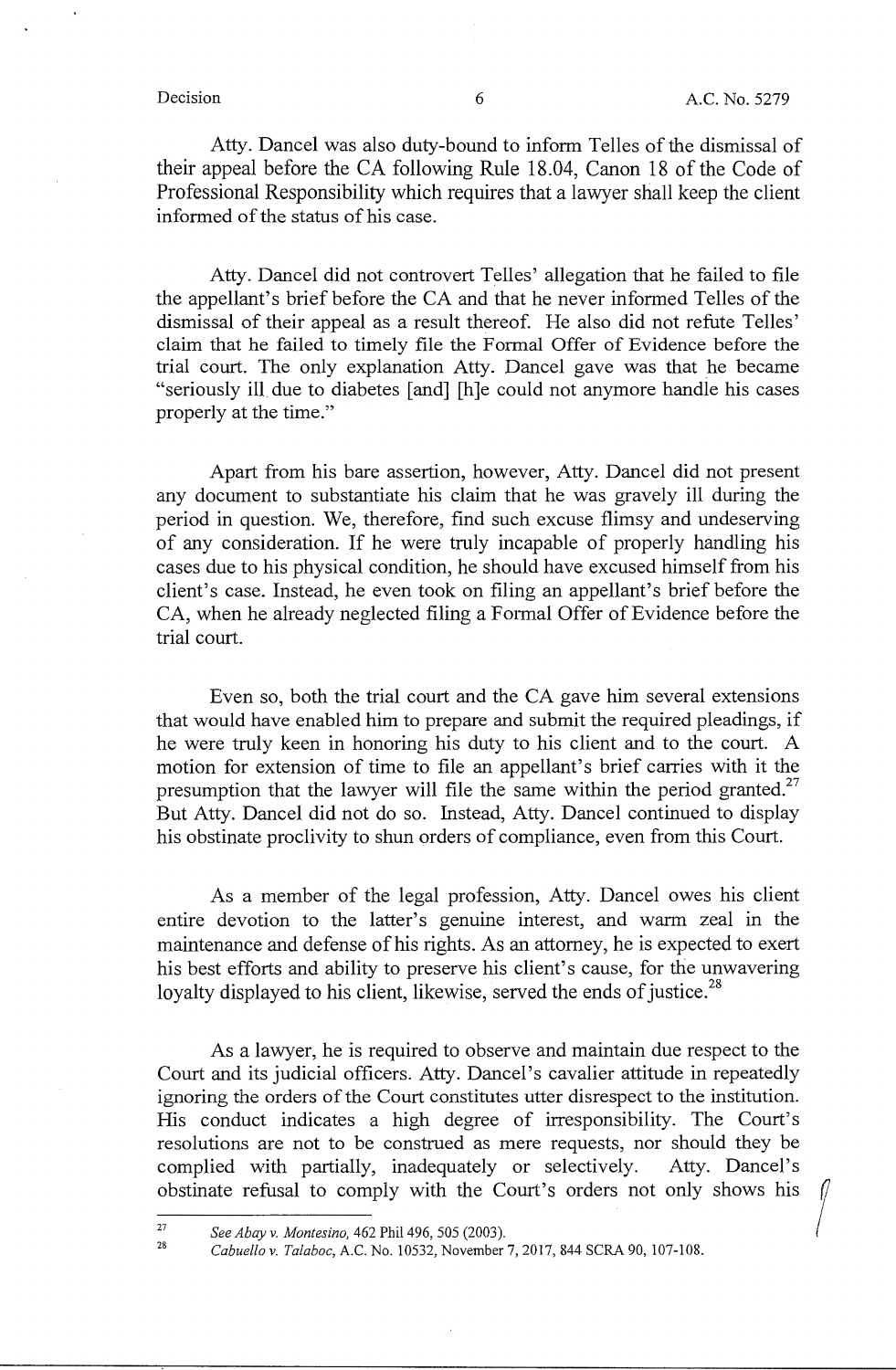recalcitrant flaw. in character, it also underscores his disrespect of the Court's lawful orders which is only too deserving of reproof.<sup>29</sup>

Lawyers are called upon to obey court orders and processes and any willful disregard thereof will subject the lawyer not only to punishment for contempt, but to disciplinary sanctions as well. Graver responsibility is imposed upon lawyers than any other to uphold the integrity of the courts and to show respect to their processes.<sup>30</sup> A lawyer's blatant disregard of such directives and his consistent refusal to comply with court orders merit no less than disciplinary action. 31 ·

The present disbarment complaint was filed way back in year 2000. The Court gave no less than eight orders for Atty. Dancel to file his Comment. We gave warnings and even imposed fines. Instead of complying, however, Atty. Dancel repeatedly ignored the Court's directives and even claimed, at one point, not to have any knowledge about the complaint after having filed several motions for extension of time to file Comment.

It was only after 15 years that Atty. Dancel filed a one-page Comment, claiming to be afflicted with diabetes, nary a proof to support such claim.

The Court simply cannot countenance Atty. Dancel's act of repeatedly pleading for extensions of time and yet not submitting anything to the Court. His repeated non-compliance constitutes willful disregard for Court orders putting in serious question his suitability to discharge his duties and functions as a lawyer. As a lawyer who is made a respondent in a disbarment proceeding, Atty. Dancel\_ should submit an explanation, and should meet the issue and overcome the evidence against him. The reason for this requirement is that an attorney, thus, charged, must prove that he still maintained that degree of morality and integrity expected of him at all times. $^{32}$ 

The practice of law is a special privilege bestowed only upon those who are competent intellectually, academically and morally. Members of the Bar are expected to always uphold the integrity and dignity of the legal profession and refrain from any act or omission which might lessen the trust and confidence of the public. $^{33}$ 

 $\sim 10^{-11}$ 

29 30 *See Enriquez v. Lavadia, Jr.,* 760 Phil. 1, 12 (2015).

31 Id. Id.

 $\mathcal{L}^{\text{max}}$ 

 $\mathcal{L}(\mathcal{L}^{\mathcal{L}}(\mathcal{L}^{\mathcal{L}}(\mathcal{L}^{\mathcal{L}}(\mathcal{L}^{\mathcal{L}}(\mathcal{L}^{\mathcal{L}}(\mathcal{L}^{\mathcal{L}}(\mathcal{L}^{\mathcal{L}}(\mathcal{L}^{\mathcal{L}}(\mathcal{L}^{\mathcal{L}}(\mathcal{L}^{\mathcal{L}}(\mathcal{L}^{\mathcal{L}}(\mathcal{L}^{\mathcal{L}}(\mathcal{L}^{\mathcal{L}}(\mathcal{L}^{\mathcal{L}}(\mathcal{L}^{\mathcal{L}}(\mathcal{L}^{\mathcal{L}}(\mathcal{L}$ 

 $\mathcal{L}^{\mathcal{L}}(\mathcal{L}^{\mathcal{L}}(\mathcal{L}^{\mathcal{L}}(\mathcal{L}^{\mathcal{L}}(\mathcal{L}^{\mathcal{L}}(\mathcal{L}^{\mathcal{L}}(\mathcal{L}^{\mathcal{L}}(\mathcal{L}^{\mathcal{L}}(\mathcal{L}^{\mathcal{L}}(\mathcal{L}^{\mathcal{L}}(\mathcal{L}^{\mathcal{L}}(\mathcal{L}^{\mathcal{L}}(\mathcal{L}^{\mathcal{L}}(\mathcal{L}^{\mathcal{L}}(\mathcal{L}^{\mathcal{L}}(\mathcal{L}^{\mathcal{L}}(\mathcal{L}^{\mathcal{L$ 

33 *Venterez v Atty. Cosme,* 561 Phil. 479, 490 (2007).

 $\varphi_{\rm{max}}(\omega)$  , and  $\varphi$ 

ಾಡಿ ಭಟ

<sup>32</sup>  Pesto *v. Millo, 706 Phil.* 286, 294 (2013).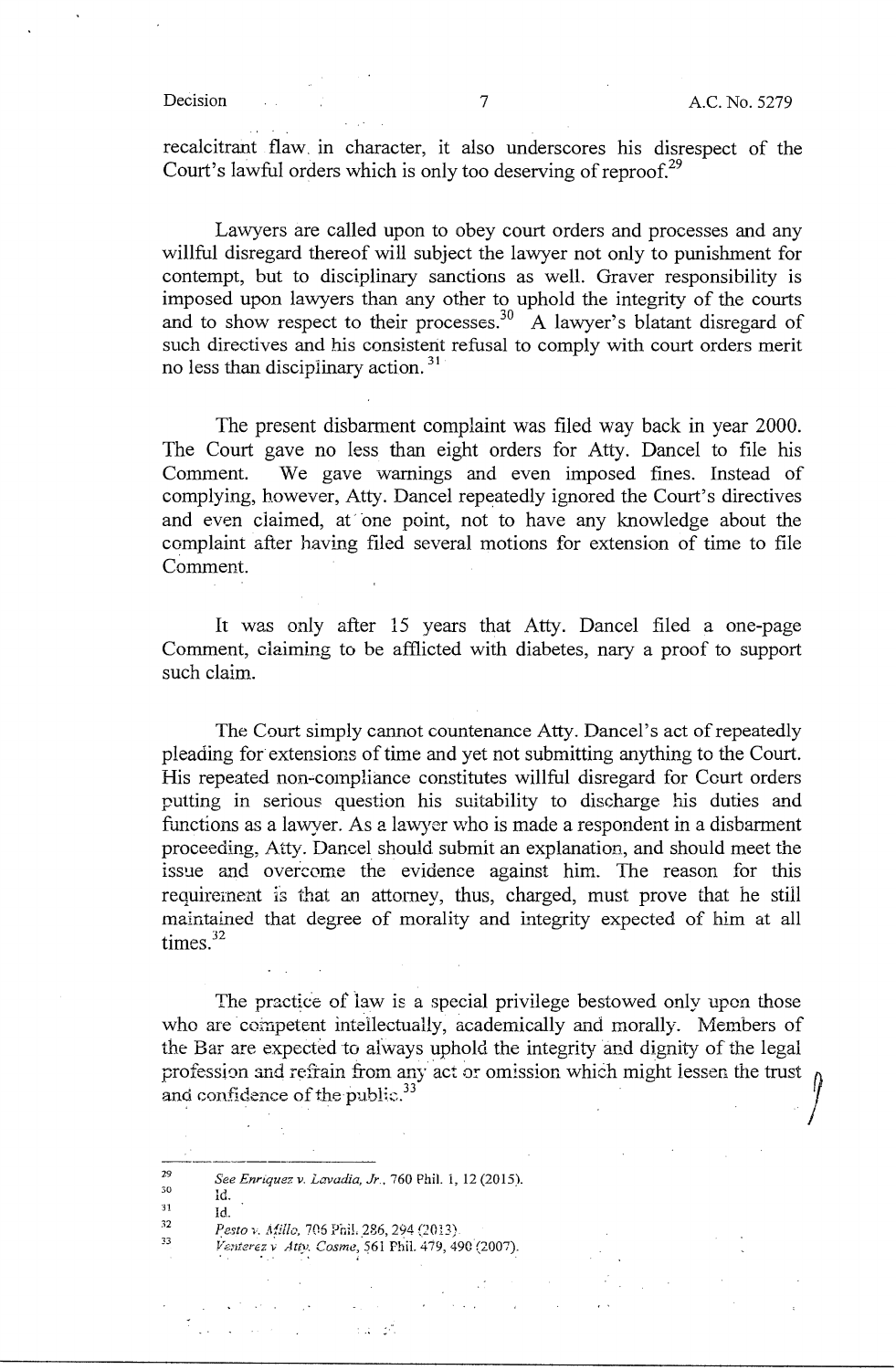The practice of law is a privilege, not a right, bestowed by the State on those who show that they possess and continue to possess the legal qualifications required for the conferment of such privilege. Lawyers are expected to maintain at all times a high standard of legal proficiency and  $morality$  which includes honesty, integrity and fair dealing. They must perform their four-fold duty to the society, the legal profession, the courts, and their clients in accordance with the values and norms of the legal profession. Any conduct that is wanting in these considerations, whether in their professional or private capacity, shall subject them to disciplinary action.<sup>34</sup>

The fact that Telles died soon after filing the present complaint would not absolve Atty. Dancel from any liability. Disciplinary proceedings against attorneys are unlike civil suits where the complainants are the plaintiffs and the respondent attorneys are the defendants. They neither involve private interests nor afford mere redress for private grievances. Rather, they are undertaken and prosecuted solely for the public welfare, for the purpose of preserving the courts of justice from the official ministration of persons unfit to practice law before them. The complainant or any other person who has brought the attorney's misconduct to the attention of the Court is in no sense a party, and has generally no interest in the outcome except as all good citizens may have in the proper administration of justice.<sup>35</sup>

The determination of whether an attorney should be disbarred or merely suspended for a period of time involves the exercise of sound judicial discretion. The penalties for a lawyer's failure to file a brief or other pleading range from reprimand, warning with fine, suspension, and, in grave cases, disbarment.<sup>36</sup>

In this case, Atty. Dancel's propensity for filing motions for extension of time and not filing the required pleading was clearly established. He also did not inform his client of the dismissal of their appeal, obviously to hide his ineptitude and neglect. To prevent any other unknowing client who might engage his services, only to lose their case due to Atty. Dancel's indifference and nonchalant attitude, we find that the imposition of the most severe penalty is in order. Considering the gravity of Atty. Dancel's recalcitrant attitude towards the Court and his utter indifference towards the cause of his client, we find the penalty of disbarment to be appropriate.

**WHEREFORE,** respondent Atty. Rogelio P. Dancel is hereby **DISBARRED** for violating Rule 12.03, Canon 12 and Rule 18.04, Canon 18

<sup>34</sup>  *Abay v. Montesino,* supra note 27, at 503-504.

<sup>35</sup>  *Pesto v. Milla,* supra note 32, at 295; *Cabuello v. Talaboc,* supra note 28, at 108, citing *Camara v. Atty. Reyes,* 612 Phil. 1, 7 (2009).

<sup>36</sup>  *Figueras v. Jimenez,* supra note 24.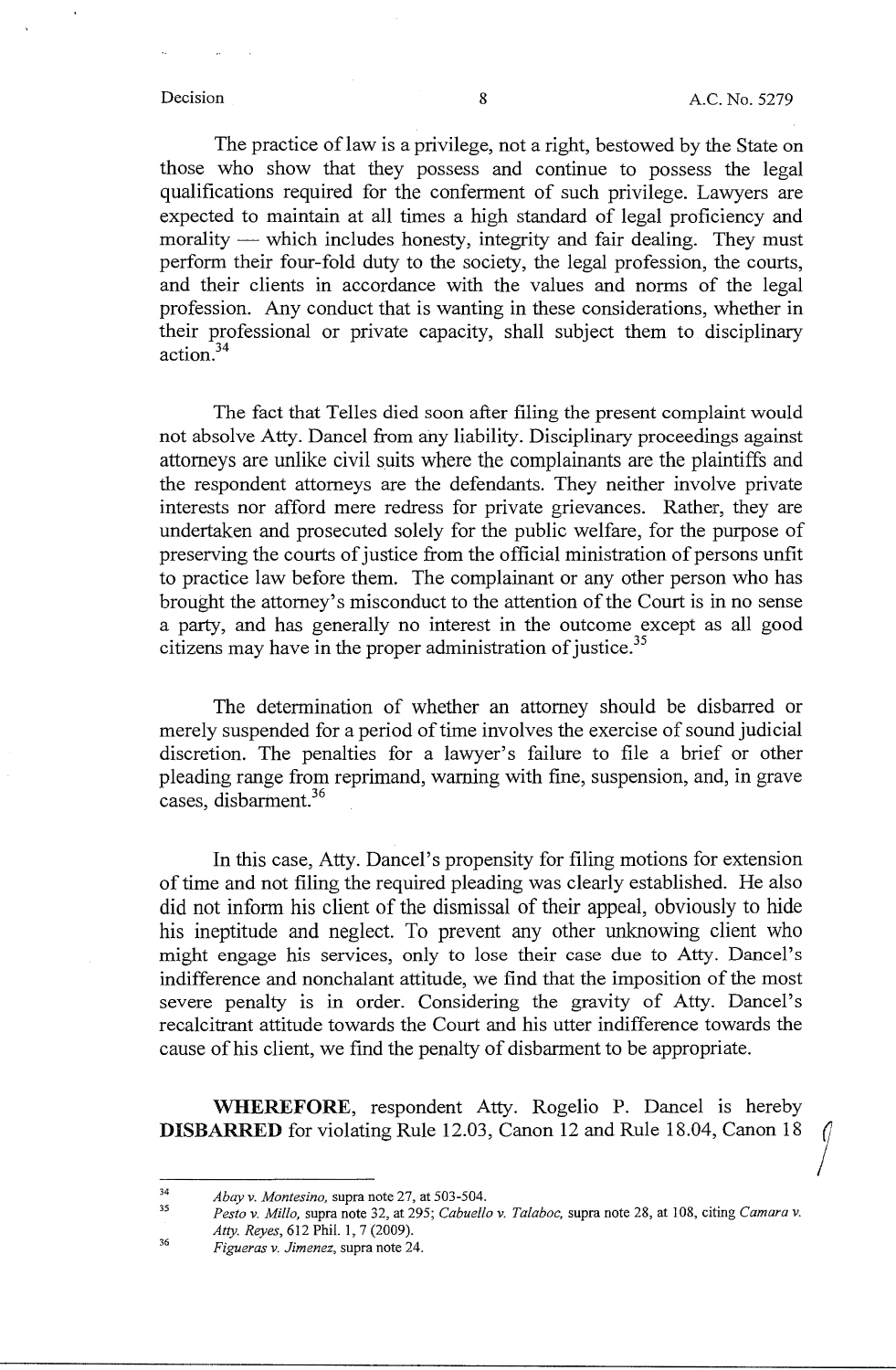of the Code of·Professional Responsibility and his name is **ORDERED STRICKEN OFF** from the Roll of Attorneys.

Let copies of this Decision be furnished the Office of the Bar Confidant to be appended to Atty. Dancel's personal record as a member of the Bar, the Integrated Bar of the Philippines, the Office of the Court Administrator, the Department of Justice and all courts in the country for their information and guidance.

# **SO ORDERED.**

DIOSDADO Chief Justice

**ESTELA M. PERLAS-BERNABE**<br>*Associate Justice* nate **JAMIN S. CAGUIOA FREDO** BEI Justice sociàte

 $e.$  Ayerf C. REYI *Associate Justic-s* 

MARI D. CARANDAN *Asso:.:iate Justice* 

 $\sigma$  ,  $\sigma$  ,  $\sigma$  ,  $\sigma$  $\mathcal{L}^{\text{max}}_{\text{max}}$  , where  $\mathcal{L}^{\text{max}}_{\text{max}}$ 

 $\label{eq:1} \frac{1}{\sqrt{2}}\left(\frac{1}{\sqrt{2}}\right)^{2}=\frac{1}{2}\left(\frac{1}{\sqrt{2}}\right)^{2}=\frac{1}{2}\left(\frac{1}{\sqrt{2}}\right)^{2}=\frac{1}{2}\left(\frac{1}{\sqrt{2}}\right)^{2}$ 

្រុងជ្រើនទាក់

**MARVICM.V. F. LEONEN** *Associate Justice* 

**EG. GESMUNDO Ast**ociate Justice

**RAMO** PAUL L. HER ANDO

*Associate Justice* 

**AMY**  $\mathcal{C}$ **. L'AZ/ARO-JAVIER** *As/ociate Justice* 

 $\label{eq:2.1} \frac{1}{2} \left[ \frac{1}{2} \left( \frac{1}{2} \left( \frac{1}{2} \left( \frac{1}{2} \frac{1}{2} \frac{1}{2} \right) \right) \right) \right] \frac{1}{2} \left( \frac{1}{2} \left( \frac{1}{2} \frac{1}{2} \frac{1}{2} \right) \right)$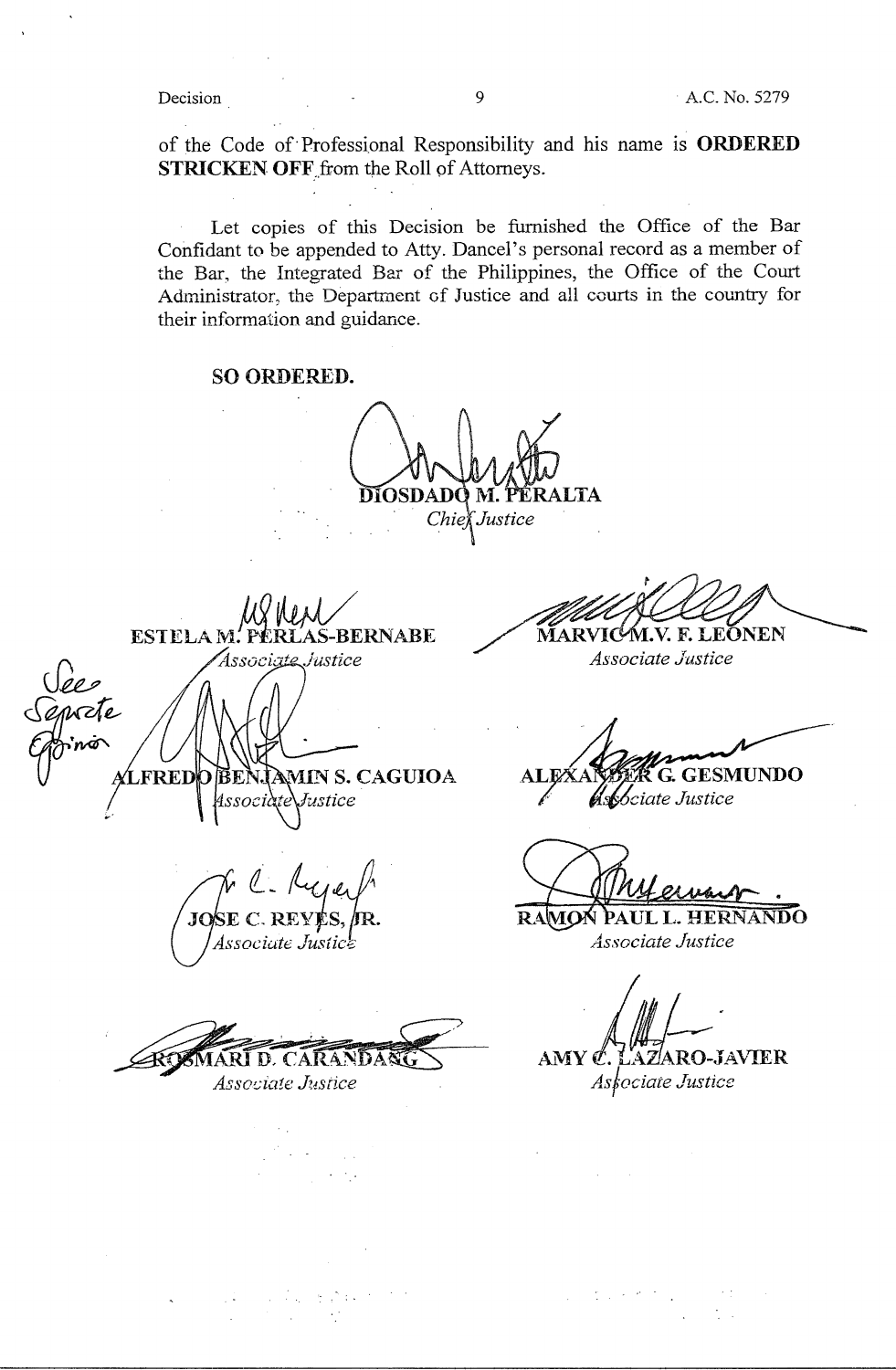Decision

**HENRIJÉA** B. INTING *Associate Justice* 

telJustice

SAMUEL H. GAERLAN *Associate Justice* 

**RODI** EDA bidte Justice

**EDGARDO L. DELOS SANTOS**  *Associate Justice* 

(On Sick Leave) **PRISCILLAJ. BALTAZAR-PADILLA**  *Associate Justice*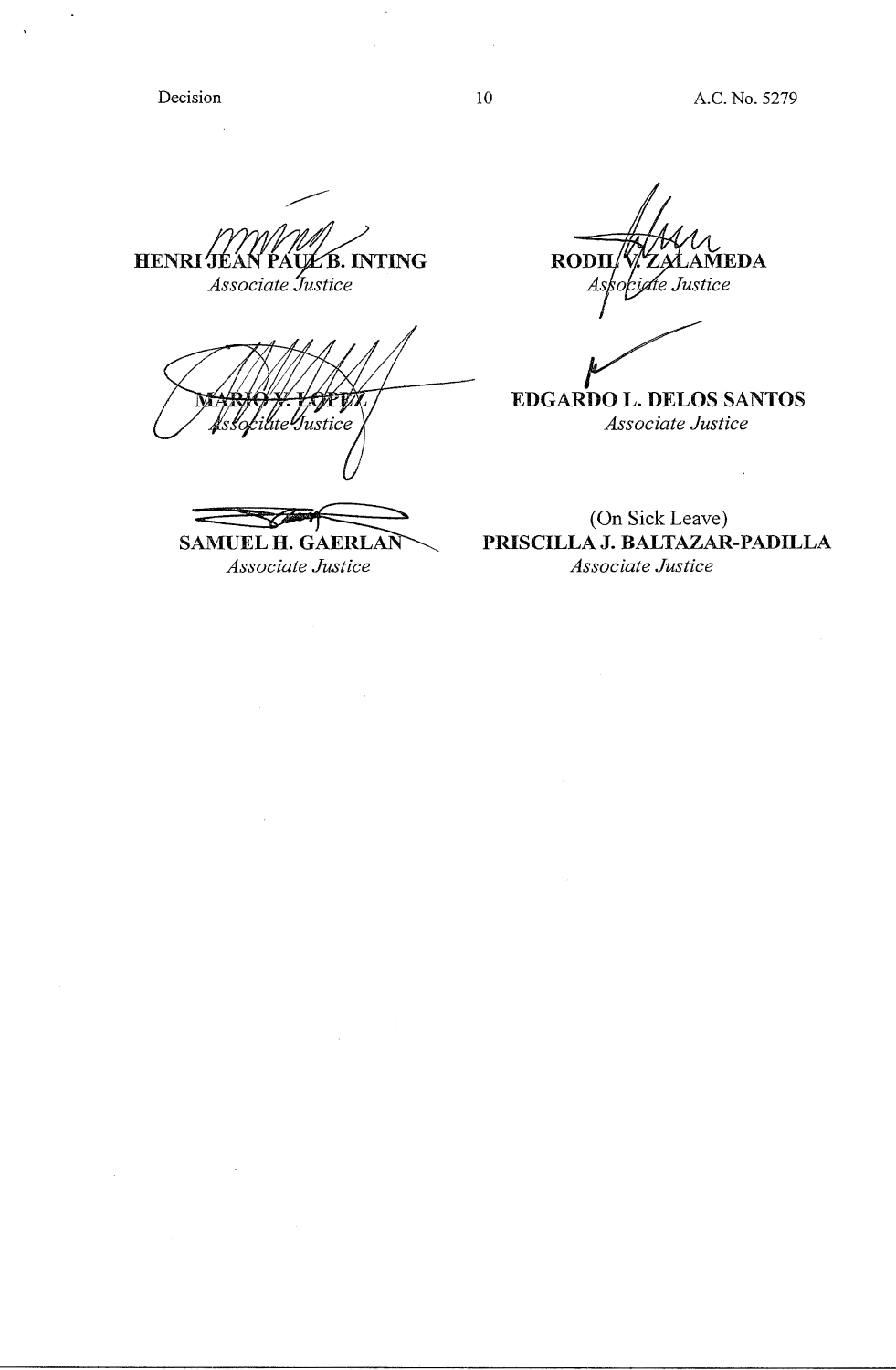# **EN BANC**

**A.C. No. 5279** - **ROMEO TELLES,** *complainant v.* **ATTY. ROGELIO P. DANCEL,** *respondent.* 

Promulgated:

|                         | September 8, 202 |  |
|-------------------------|------------------|--|
|                         |                  |  |
| <b>SEPARATE OPINION</b> |                  |  |

## **CAGUIOA, J.:**

The *ponencia* adopts the findings of the Office of the Bar Confidant (OBC) but imposes a stiffer penalty against Atty. Rogelio P. Dancel (respondent), ruling as follows:

**WHEREFORE,** respondent Atty. Rogelio P. Dancel is hereby **DISBARRED** for violating Rule 12.03, Canon 12 and Rule 18.04, Canon 18 of the Code of Professional Responsibility and his name is **ORDERED STRICKEN OFF** from the Roll of Attorneys.<sup>1</sup>

At the outset, I express my agreement with the *ponencia* in finding respondent liable for violating Canon  $12<sup>2</sup>$  Rule  $12.03<sup>3</sup>$  Canon  $18<sup>4</sup>$  and Rule 18.045 the Code of Professional Responsibility. Respondent's propensity for filing motions for extension of time to file pleadings and then not filing the same, and his blatant disregard of the lawful orders of the Court warrant a finding of administrative liability against him.

Undoubtedly, respondent violated his duties toward his client as well as to the Court, for which he must be held accountable. Be that as it may, the recommended penalty by the OBC of suspension from the practice of law for a period of three (3) years appears more appropriate than disbarment which is too harsh a penalty.

It has been ruled that "[d] is barment should never be decreed where any lesser penalty could accomplish the end desired. Undoubtedly, a violation of the high moral standards of the legal profession justifies the imposition of the appropriate penalty, including suspension and disbarment. These penalties are

*Ponencia,* pp. 8-9.

<sup>&</sup>lt;sup>2</sup> CANON  $12 - A$  lawyer shall exert every effort and consider it his duty to assist in the speedy and efficient administration of justice.

RULE 12.03 A lawyer shall not, after obtaining extensions of time to file pleadings, memoranda or briefs, let the period lapse without submitting the same or offering an explanation for his failure to do SO.

 $CANON$  18  $- A$  lawyer shall serve his client with competence and diligence.

<sup>5</sup>RULE 18.04 A lawyer shall keep the client informed of the status of his case and shall respond within a reasonable time to the client's request for information.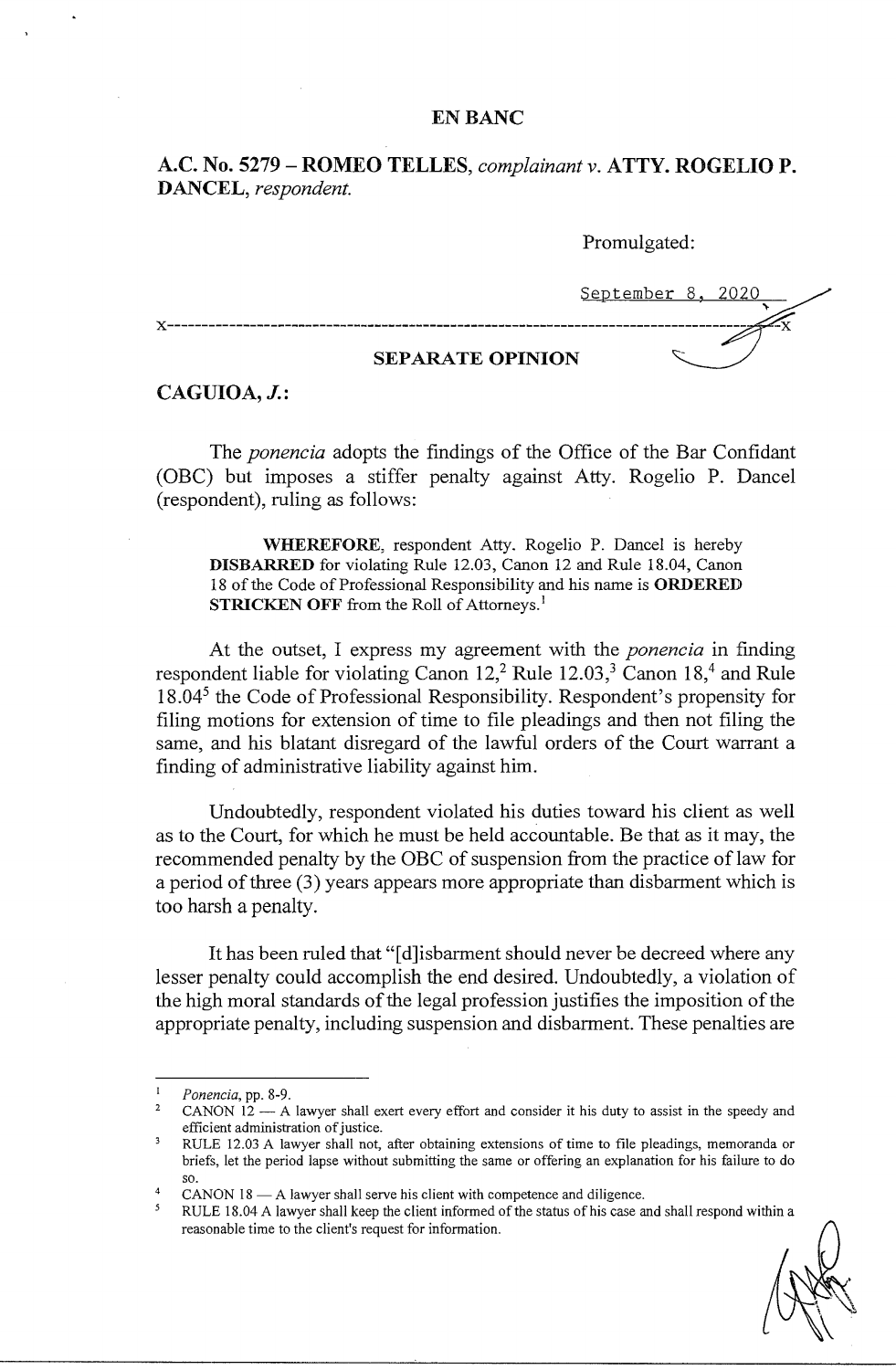### Separate Opinion 2 A.C. No. 5279

imposed with great caution, because they are the most severe forms of disciplinary action and their consequences are beyond repair."<sup>6</sup>

On whether the Court will impose the supreme penalty of disbarment, I am of the position that a clear bright line must be drawn betvveen 1) lawyers who patently and unashamedly commit offenses that are, by themselves, gross because they are also violative of penal laws; and 2) those who commit offenses which ostensibly pale in comparison with the first. To illustrate, the first category would include such transgressions rising to the level of committing bigamy, siring illegitimate children with multiple women, and shameless continuous philandering. These acts indubitably show a degree of immorality deserving of the ultimate penalty of disbarment, especially considering that bigamy amounts to a crime. In contrast, while respondent's transgressions in the instant case are serious, his acts still fall under the second category; hence, it does not rise up to the level which necessitates his disbarment.

To be sure, the Court is vested with the authority and discretion to impose either the extreme penalty of disbarment or mere suspension against a lawyer who commits any of the following: (1) deceit; (2) malpractice; (3) gross misconduct; (4) grossly immoral conduct; (5) conviction of a crime involving moral turpitude; (6) violation of the lawyer's oath; (7) willful disobedience of any lawful order of a superior court; or (8) corruptly or willfully appearing as an attorney for a party to a case without authority to do so.<sup>7</sup> Nevertheless, the Court is given leeway to impose the lesser penalty of suspension if it would achieve the "desired [end] of reforming the errant lawyer,"<sup>8</sup> based on its appreciation of the facts and circumstances of the case.

Thus, the Court may exercise restraint in its imposition of penalties, should the circumstances of the case warrant, especially if the errant lawyer did not willfully commit a misconduct that is tantamount to, if not clearly, a grievous criminal act.

As applied to the instant case, I am of the view that sanctioning respondent with the less severe penalty of suspension than disbarment achieves the ends of the disciplinary proceeding which is to penalize an erring lawyer and to preserve the integrity of the legal profession. The period of three years is a very long period already, and suffices, to my mind, to instill in respondent the gravity of his misdeeds.

<sup>6</sup>*Pala/an Carp Farmers Multi-Purpose Coop v. Dela Rosa,* A.C. No. 12008, August 14, 2019, accessed at <https://elibrary.judiciary.gov.ph/thebookshelf/showdocs/1/65608>.

<sup>7</sup> *Anacta v. Resurreccion,* A.C. No. 9074, August 14, 2012, 678 SCRA 352,361.

<sup>8</sup> *Arma v. Montevilla,* A.C. No. 4829, July 21, 2008, 559 SCRA 1, 10.